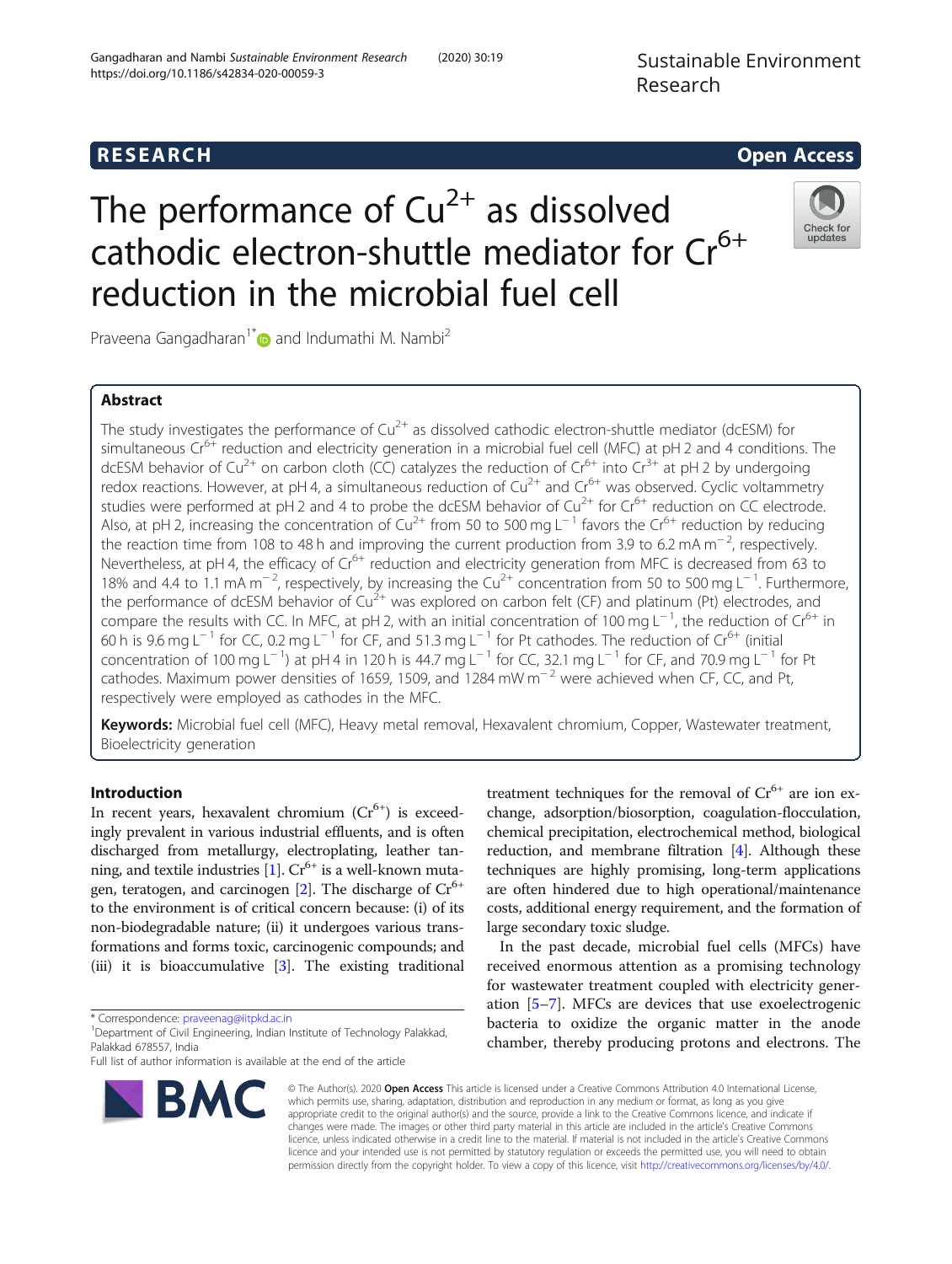<span id="page-1-0"></span>protons drift internally through a proton exchange membrane (PEM), while the electrons migrate externally to the cathode chamber, where they are reduced to form water by an appropriate catholyte [[8,](#page-9-0) [9\]](#page-9-0). The anode chamber of the MFC is highly versatile to treat simple organic compounds like acetate  $[10]$  $[10]$  and glucose  $[11]$  $[11]$  to complex wastewater such as brewery [[12](#page-9-0)], distillery [\[13](#page-9-0)], and starch [\[14](#page-9-0)]. Besides, the cathode chamber of the MFC is successfully employed for treating metal-laden wastewater containing single metal ions such as cobalt [[15\]](#page-9-0), copper  $[16]$  $[16]$ , silver  $[17]$  $[17]$ , chromium  $[3, 18]$  $[3, 18]$  $[3, 18]$ , and selenite [\[19](#page-9-0)]. Although MFCs offer promising solutions for the removal of  $Cr^{6+}$  [\[3,](#page-9-0) [18](#page-9-0)], the slow reaction kinetics and long operating time due to high cathodic overpotential hinder it from large-scale applications [\[20,](#page-9-0) [21](#page-9-0)]. Recently, Krishnani et al. [\[22](#page-9-0)] utilized various conductive polymers such as polyaniline, polypyrrole, polyaniline nanowires and palladium-decorated polyaniline for  $Cr^{6+}$ reduction due to their electrical properties (like that of a semiconductor) and mechanical strength. Pang et al. [[20\]](#page-9-0) have reported an MFC employed with graphite felt coated conductive polypyrrole that reduces the cathodic overpotential and improves the electron shuttling at the cathode-catholyte interface for  $Cr^{6+}$  reduction. Nevertheless, their long-term applications are still limited due to complicated synthesis methods, poor dispersibility, weak stability, and low conductivity [[23\]](#page-9-0).

Recently, environmentally benign and cost-effective dissolved cathodic electron-shuttle mediators (dcESMs) have drawn wide attention as they mediate and expedite the reduction of  $Cr^{6+}$  in MFC. The dcESM can encourage electron transfer between the microbes or from cathode to the microbes, and/or from microbes to the electron-accepting compounds [\[24](#page-9-0)]. They exhibit reversible redox reactions and thereby improve the kinetics of  $Cr<sup>6+</sup>$  reduction by diminishing the electrical repulsion between the negatively charged cathode and the electron acceptors  $(Cr_2O_7^{2-}$  or  $CrO_4^{2-}$ ) [\[21,](#page-9-0) [25](#page-9-0)]. Also, due to their high solubility, they can quickly equilibrate the charges with cathode and electron-accepting substances. Liu et al. [[26\]](#page-9-0) reported improved reduction of  $Cr^{6+}$  using  $H<sub>2</sub>O<sub>2</sub>$  as a dcESM. However, its long-term operation was hindered due to poor oxygen reduction kinetics. Wang et al.  $[21]$  $[21]$  noticed Fe<sup>3+</sup> as a dcESM, decreases diffusion resistance and cathodic overpotential, and hence enhances the  $Cr^{6+}$  reduction. Although  $Fe^{3+}$  improves the  $Cr<sup>6+</sup>$  reduction, the power production was decreased by 36% due to the loss of  $Fe<sup>3+</sup>$  via reduction.

As an alternative, copper  $(Cu^{2+})$  can be used as a dcESM due to its excellent catalytic behavior.  $Cu^{2+}$  improves the biocathode performance in MFC by promoting the electron transfer between cathode and microbes [[27](#page-9-0)–[29](#page-9-0)]. Recently, Li and Zhou [\[25](#page-9-0)] have explored  $Cu^{2+}$ as a sole dcESM for  $Cr^{6+}$  reduction in the abiotic

cathode of the MFC. When  $Cu^{2+}$  is employed as a dcESM for  $Cr^{6+}$  reduction, the high reduction potentials of  $Cr^{6+}$  and  $Cu^{2+}$  (at 25 °C; Eqs. (1) and (2), respectively) lead them electrochemically reduce to chromium oxide  $(Cr<sub>2</sub>O<sub>3</sub>)$  and  $Cu<sup>0</sup>$ , respectively under closed-circuit conditions of the MFC [\[2](#page-9-0), [25,](#page-9-0) [30\]](#page-9-0).

$$
Cr2O72+ + 8H+ + 6e+ \rightarrow Cr2O3+ 4H2O (Eo = 1.33 V)
$$
 (1)

$$
Cu^{2+} + 2e \leftrightarrow Cu^{0} (E^{\circ} = 0.337 V)
$$
 (2)

However, the dcESM behavior of  $Cu^{2+}$  is precisely influenced by cathode potential  $(E_h)$  and pH of the catho-lyte [[16](#page-9-0)]. The  $E_h$  and pH of  $Cu^{2+}$  mediated  $Cr^{6+}$  reduction is calculated (calculations are shown in the [Supplemental](#page-8-0) [Materials\)](#page-8-0) and is shown in Fig. [1a](#page-2-0). When pH drops below a critical value (pH  $\leq$  3.2; Fig. [1](#page-2-0)a),  $Cu^{2+}$  behaves as a dcESM by undergoing a redox process which expedites the reduction of  $Cr^{6+}$  as shown in Eqs. (3) and (4) (at 25 °C). For instance,  $Cu^{2+}$  that are reduced to  $Cu^{1+}$  acts as the electron donor for the reduction of  $Cr^{6+}$  to  $Cr^{3+}$ , while at the same time, the Cu<sup>1+</sup> is oxidized back to Cu<sup>2+</sup> (Eqs. (3) and (4)). This is because, when pH drops below a critical value, the oxidation state of Cu is  $+ 2$  (Fig. [1](#page-2-0)a); hence, it undergoes the redox process and exhibits dcESM phenomenon. While the valence state of Cr is + 6 and it thermodynamically favors the reduction of  $Cr^{6+}$  to  $Cr^{3+}$  in the presence of an ideal electron donor,  $Cu^{2+}$ .

$$
HCuO2-1 + 3H+ + e+ \leftrightarrow Cu++ 2H2O (E0 = 1.73 V)
$$
 (3)

$$
3Cu+ + HCrO4-1 + 7H+ \leftrightarrow Cr3+ + 3Cu2++ 4H2O (E0 = 1.178 V) (4)
$$

On the other hand, at pH above a critical value ( $pH \geq$ 3.2),  $Cu^{2+}$  undergo reduction to stable cuprous oxide  $(Cu<sub>2</sub>O)$  (Eq. (5) and Fig. [1](#page-2-0)a), hindering the dcESM performance of  $Cu^{2+}$  on  $Cr^{6+}$  reduction.

$$
2Cu^{2+} + H_2O + 2e \leftrightarrow Cu_2O + 2H^+ (E_0 = 0.203 V)
$$
 (5)

Although the mechanism of  $Cu^{2+}$  in mediating  $Cr^{6+}$ reduction has been demonstrated, the dcESM behavior of  $Cu^{2+}$ , particularly in acidic conditions, has not yet been reported in any literature. Hence, the present study intends to: (i) demonstrate the dcESM behavior of  $Cu^{2+}$ on  $Cr^{6+}$  reduction at pH 2 and 4 (the two pH conditions were selected based on the above theoretical evidence) using carbon cloth (CC) as the electrode in MFC and elucidate the mechanism by cyclic voltammetry (CV) analysis; (ii) determine the effect of  $Cu^{2+}$  concentration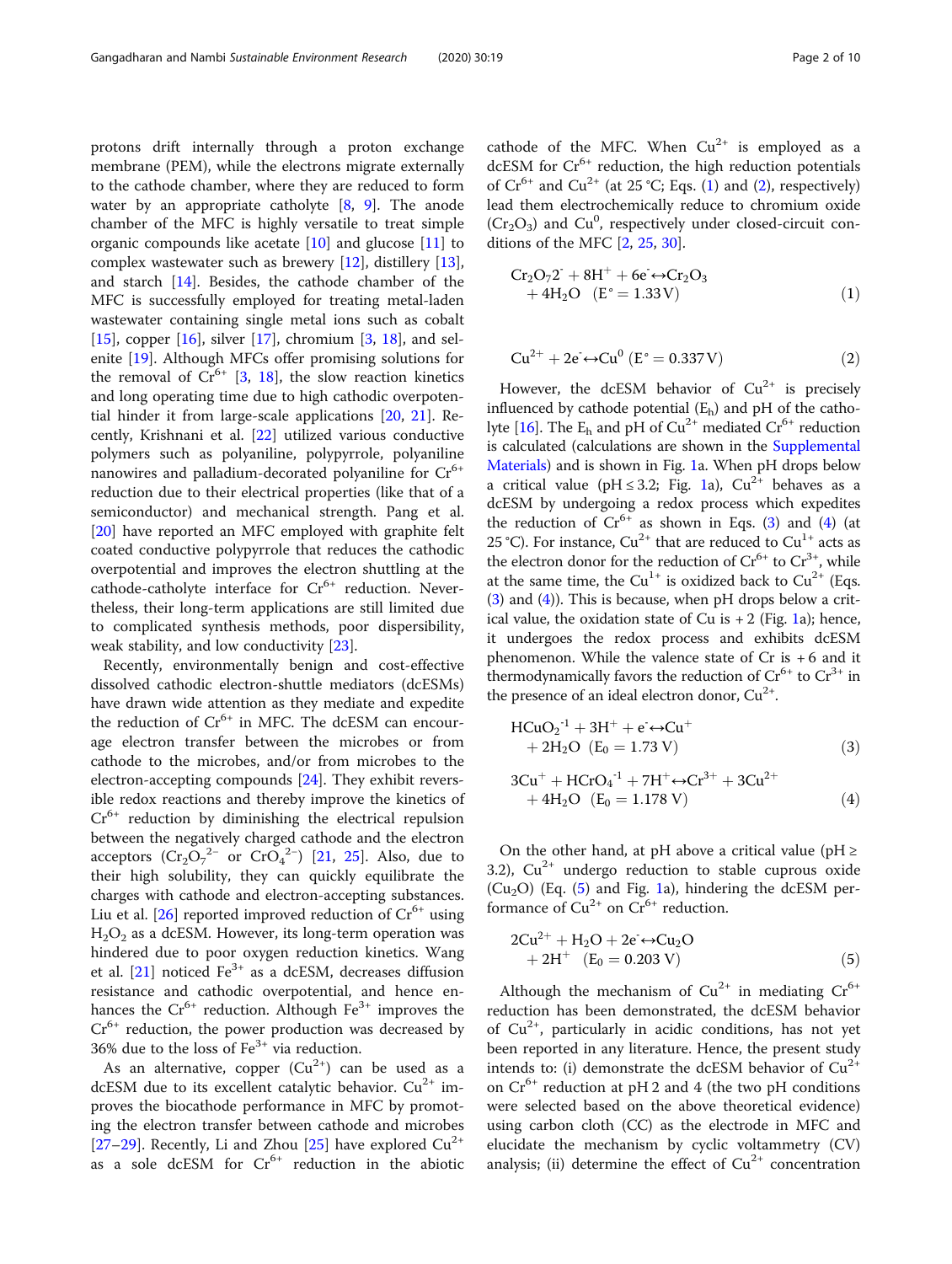<span id="page-2-0"></span>

for  $Cr^{6+}$  reduction and electricity production in the MFC; and (iii) compare the performance of  $Cu^{2+}$  as dcESM on CC with carbon felt (CF) and platinum (Pt) cathodes in the MFC for  $Cr^{6+}$  reduction and electricity generation.

# Materials and methods

# MFC construction

The experimental setup of an MFC is shown in Fig. 1b. A two-chambered reactor (each chamber having dimensions  $10.5 \times 10 \times 12$  cm;  $500$  mL capacity; 300 mL working volume) was made with a plexiglass acrylic tube. The chambers were arranged directly adjacent to each other by a PEM (Nafion 117; Sigma-Aldrich; projected surface area of 50.24 cm<sup>2</sup>), and a square-ring with rubber gaskets were held in between the PEM to maintain air-tight condition. PEM was subsequently pretreated with 30%  $H_2O_2$ , deionized water,  $0.5 M H_2SO_4$ , and deionized water again, for 1 h each [\[31](#page-9-0)].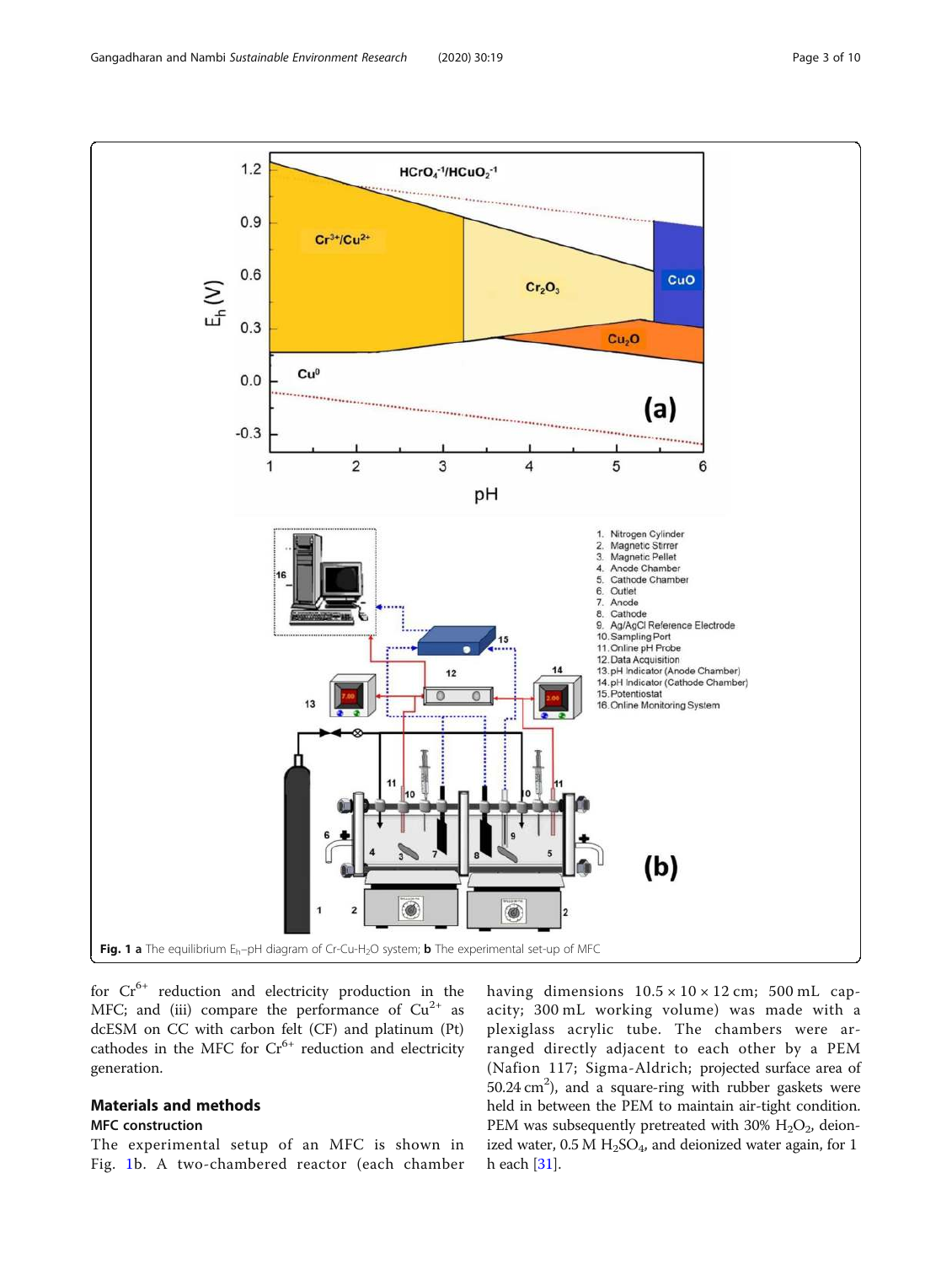The anode was made up of a low molecular heterocyclic aminopyrazine (Apy)-reduced graphene oxide (r-GO) hybrid coated CC (r-GO-Apy-CC; 25 cm<sup>2</sup>). The anode material was selected based on one of our previous studies [\[23\]](#page-9-0), where the r-GO-Apy-CC electrode was found to exhibit excellent bioelectrocatalytic activity for both bacterial adhesion and current generation. Electrodes such as  $CC$  (25  $cm^2$ ; Synergic India Pvt. Ltd. India), CF (25 cm<sup>2</sup>; Synergic India Pvt. Ltd. India) and Pt (25 cm<sup>2</sup>; Kevin Scientific, Chennai) were used as cathodes, and are connected externally to the anode by a copper wire. The electrodes were previously soaked in deionized water for 24 h, subsequently dried in the oven at 100 °C for 15 min and were placed at 5 cm apart on either side of the PEM. The anode and cathode chambers were continuously purged with nitrogen to maintain anaerobic conditions. The anodic and cathodic pH was continuously monitored by employing an online pH sensor provided with a multi-channeled data acquisition system (Aqua controller Model 980 AP, Adsensor; India). Fluctuations in the pH of the two chambers were monitored by using online indicators (Fig. [1](#page-2-0)b).

# Inoculation

The anode chamber of the MFC was inoculated with anaerobic sludge collected from anaerobic digester of the sewage treatment plant, Nesapakkam, Chennai, India. The sludge was washed with 0.85% NaCl (w/v) solution and subjected to heat shock pretreatment  $(100 \degree C, 2 h)$ to suppress the activity of methanogens [[32\]](#page-9-0). Sodium acetate (pH value 7.0) was used as the carbon source in the anode chamber of the MFC. For inoculation, 50 mL of dewatered anaerobic sludge was added to 250 mL of synthetic wastewater containing macronutrients as  $\overline{\text{NH}_4\text{Cl}}$ , 125 mg L<sup>-1</sup>; NaHCO<sub>3,</sub> 125 mg L<sup>-1</sup>; MgSO<sub>4</sub>.7H<sub>2</sub>0, 51 mg L<sup>-1</sup>; CaCl<sub>2</sub>·2H<sub>2</sub>O, 300 mg L<sup>-1</sup>; FeSO<sub>4</sub>·7H<sub>2</sub>O, 6.25 mg L<sup>-1</sup> and 1.25 mL L<sup>-1</sup> of trace metal solution as reported in Lovley and Phillips [\[33](#page-9-0)]. Nitrogen gas was purged continuously to maintain anaerobic conditions in the anode and cathode chambers. Synthetic electroplating wastewater was used as a catholyte and was prepared by mixing an appropriate quantity of potassium dichromate ( $K_2Cr_2O_7$ ; 99%; Sigma-Aldrich) and copper sulfate (CuSO<sup>4</sup> ; 99%; Sigma-Aldrich) with deionized water. The initial concentrations of  $Cu^{2+}$  and  $Cr^{6+}$  were maintained at 100 mg L<sup>-1</sup>. To study the effect of  $Cu^{2+}$  concentration on  $Cr^{6+}$  reduction, the initial concentration of  $Cr^{6+}$  was maintained at 100 mg  $L^{-1}$ , and the different concentrations of  $Cu^{2+}$  of 50, 100, 300, 500 mg L<sup>-1</sup> were added. The conductivity of the catholyte was improved by adding NaCl (11.7  $g$  L<sup>-1</sup>). The pH of the influent solution was adjusted with  $H_2SO_4$  (0.1 M) and NaOH (0.1 M). All the experiments were carried out at ambient temperature.

# Measurements and analyses

Hexavalent chromium was analyzed by UV-Vis spectrophotometer (UV-1800 PC, Shimadzu) at 540 nm. Total copper was measured using Atomic Absorption Spectrophotometry (AAnalyst 700, Perkin Elmer) after sampling at regular intervals. The removal efficiency was calculated using Eq. (6).

Removal efficiency 
$$
(\%) = \frac{(A-B)}{A} \times 100
$$
 (6)

where A and B are the initial and observed concentrations in mg  $L^{-1}$ .

A precise 4-channel potentiostat (VSP 300 Biologic; India) was employed to investigate the electrochemical characteristics of the system. Current (I) was calculated according to Ohm's law,  $I = V/R$ , where R is the external resistance. Power (P) is the product of voltage V and I  $(P = IV)$ . Power and current densities were calculated by dividing the respective terms by the cathode surface area (m<sup>2</sup>). The polarization study was performed by employing the I-V characterization technique using a threeelectrode system, where the working electrode was a cathode, the counter electrode was an anode, and reference electrode was saturated Ag/AgCl (+ 0.197 V vs. SHE), that was placed close to the cathode.

The electrochemical activity of the electrode was examined by CV analysis in a separate single-cell system. The experiment was performed in a high purity quartz glass beaker (500 mL) with an airtight polytetrafluoroethylene cap, mounted over silicon encapsulated polytetrafluoroethylene ring. The cell system consists of a counter electrode of standard Pt, reference electrode of Ag/AgCl, and the working electrode of CC. CV analysis was conducted in the cell system deployed with  $Cu^{2+}$  mediated  $Cr^{6+}$  solution (1:1), and the performance was compared with a controlled solution of  $Cr^{6+}$  and  $Cu^{2+}$  solution. During CV analysis, the working electrode potential in controlled  $Cu^{2+}$  and  $Cu^{2+}$  mediated  $Cr^{6+}$  solutions were linearly scanned from + 1 V to  $-1$  V at a scan rate of 10 mV s<sup>-1</sup>. In controlled  $Cr^{6+}$  solution, the potential was linearly scanned from  $+0.5$  to  $+1.5$  V for pH 2, and  $+0.5$  to  $1.0$  V for pH 4 at a scan rate of  $10 \text{ mV s}^{-1}$ . High–resolution scanning electron microscopy (FEI Quanta 200 FEG) equipped with energy–dispersive x-ray spectroscopy was employed to confirm  $Cr^{3+}$  and  $Cu<sub>2</sub>O$  monolayer formation on cathode surfaces for a specific period.

# Results and discussion

# The dcESM behavior of  $Cu^{2+}$  for  $Cr^{6+}$  reduction

The dcESM behavior of  $Cu^{2+}$  on  $Cr^{6+}$  reduction (initial concentrations of 100 mg L<sup>−</sup> <sup>1</sup> ; 1:1 ratio) was characterized on CC cathode in MFC at pH 2 and 4. The temporal behavior of  $Cu^{2+}$  and  $Cr^{6+}$ , and corresponding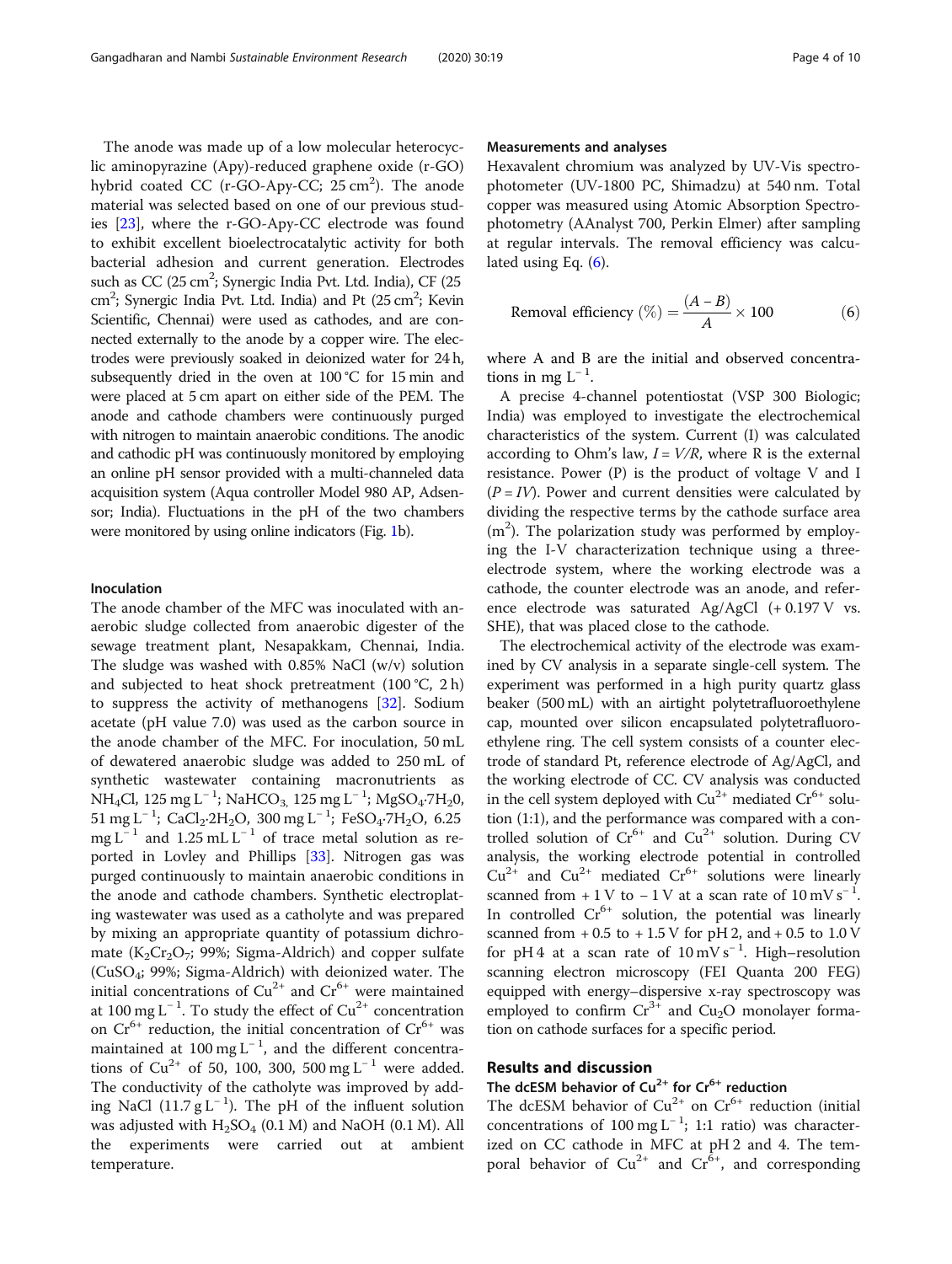variations in pH were monitored at pH 2 and 4. The experimental result at pH 2 displays a large reduction in  $Cr^{6+}$  to  $Cr^{3+}$  with an efficiency of 99.9% at 84 h of operating time (Fig. 2a). In contrast, the reduction of  $Cu^{2+}$ was not significant at pH 2. A slight decrease (25%) in the  $Cu^{2+}$  concentration was noticed within the initial few hours, probably, due to the reduction of  $Cu^{2+}$  to  $Cu^{1+}$  (Eq. ([3\)](#page-1-0)). However, at pH 4, a considerable reduction of  $Cu^{2+}$  along with  $Cr^{6+}$  was observed.

The results were interpreted that the reduction of  $Cr^{6+}$ in the presence of  $Cu^{2+}$  involves heterogeneous reactions. At pH 2,  $Cr^{6+}$  and  $Cu^{2+}$  are highly protonated by surrounding the H<sup>+</sup> ions and predominantly exist in the form of  $HCrO<sub>4</sub><sup>-1</sup>$  and  $HCuO<sub>2</sub><sup>-1</sup>$ , respectively as shown in the reactions Eqs. (7) and (8). During the initial 10 h, a decrease in the pH was noticed from the initial pH (pH 2) due to the hydrolysis of  $Cu^{2+}$  which involves an increase in the  $H^+$  ions in the solution as shown in Eq.  $(8)$ .

$$
Cr_2O_7^{2}^{\cdot} + H_2O \leftrightarrow 2HCrO_4^{\cdot} \tag{7}
$$

$$
Cu^{2+} + 2H_2O \leftrightarrow HCuO_2^{-1} + 3H^+ \tag{8}
$$

Besides, a slight reduction in the  $Cu^{2+}$  (25%) was observed at this stage, probably due to the cathodic reduction of  $HCuO_2^{-1}$  to  $Cu^+$  in the presence of H<sup>+</sup> ions as explained in Eq. ([3\)](#page-1-0) [[34\]](#page-9-0). However, a steady-state reduction in  $Cr^{6+}$  concentration was observed throughout the experiment. This could be correlated with Eqs. [\(3](#page-1-0)) and ([4\)](#page-1-0) and explained as: the  $Cu^{2+}$  that is reduced to  $Cu<sup>1+</sup>$  acts as an electron donor for the reduction of  $Cr<sup>6+</sup>$ to  $Cr^{3+}$ , while at the same time, the  $Cu^{1+}$  is oxidized back to  $Cu^{2+}$ . Correspondingly, the pH of catholyte was increased owing to the consumption of  $H^+$  ions as

indicated in Eqs. ([3\)](#page-1-0) and ([4\)](#page-1-0). The color of the wastewater was changed from orange-yellow to greenish-yellow after 48 h, indicating, the complete reduction of  $Cr^{6+}$  to  $Cr^{3+}$ .

A separate CV analysis was conducted to confirm the dcESM behavior of  $Cu^{2+}$  on  $Cr^{6+}$  reduction at pH 2 using a single cell system with CC as a working electrode (Fig. 2b). At pH 2, CV analysis of controlled  $Cu^{2+}$ solution exhibits well-defined reduction and oxidation peaks at − 0.36 and + 0.36 V, respectively, which could be attributed to the dcESM behavior of  $Cu^{2+}$  on CC electrode (Fig. 2b) [\[35](#page-9-0)]. In a mixture of  $Cu^{2+}$  and  $Cr^{6+}$ solution, CV analysis was repeated for 70 cycles at a scan rate of 10 mV s<sup>−</sup> <sup>1</sup> . During the forward scan, a large cathodic current was drawn after 0.23 V was due to the combined reduction of  $Cu^{2+}$  and  $Cr^{6+}$ , and on the reverse scan, the peak observed at - 0.34 V was correlated with the oxidation of  $Cr^{2+}$  to  $Cr^{3+}$  (Cycle 5; Fig. 2b) [[36\]](#page-9-0). The additional peak observed at − 0.01 V (Cycle 30; Fig. 2b) can be attributed to the oxidation of  $Cu^{1+}$  to  $Cu^{2+}$ . While continuing the scan up to 70 cycles, the peak at − 0.34 V was observed to be diminished due to the stable and insoluble  $Cr^{3+}$  formation. Concurrently, the peak observed at  $-0.01$  V was found to increase due to the increases in  $Cu^{1+}$  concentration. The CV study confirms the dcESM behavior of  $Cu^{2+}$  on  $Cr^{6+}$  reduction at pH 2 and complements with the reported experimental results.

The proposed mechanism for the reduction of  $Cr^{6+}$ and  $Cu^{2+}$  at pH 2 and 4 are shown in Fig. [3.](#page-5-0) At pH 4, simultaneous reduction of  $Cu^{2+}$  and  $Cr^{6+}$  was observed with removal efficiencies of 71 and 56%, respectively (Fig. [4a](#page-6-0)). At this pH condition, dcESM behavior of  $Cu^{2+}$ was not observed; instead, simultaneous reduction of  $Cr^{6+}$  and  $Cu^{2+}$  was noticed. This could be due to the

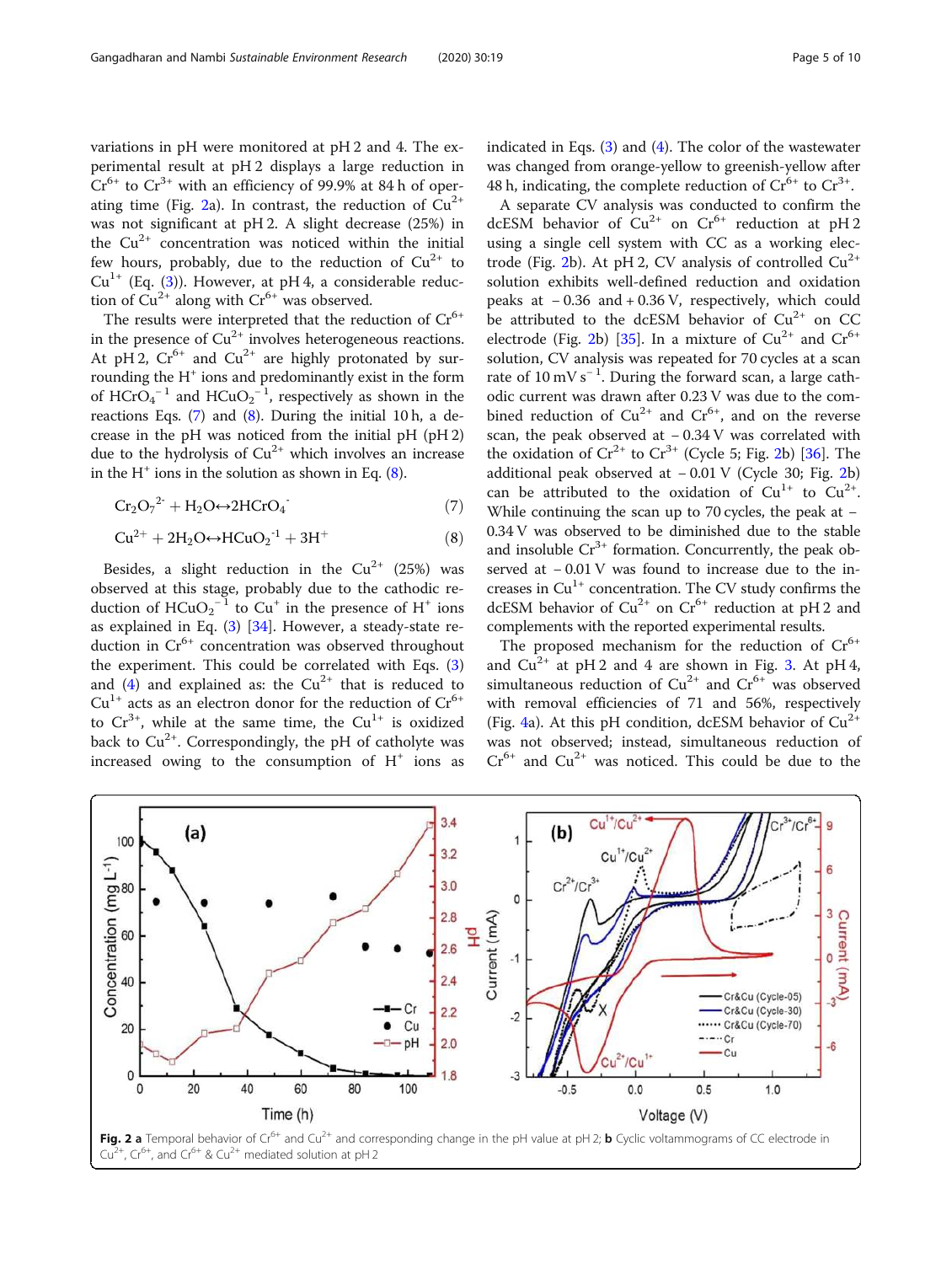<span id="page-5-0"></span>

stable form of  $Cu<sub>2</sub>O$  which hinders the dcESM behavior of  $Cu^{2+}$  for  $Cr^{6+}$ reduction. However, simultaneous reductions of  $Cu^{2+}$  and  $Cr^{6+}$  were occurred owing to the high cathodic potential as presented in Eqs. ([1\)](#page-1-0) and [\(5](#page-1-0)). The pH was observed to increase from 4 to 5.54 and the color of the effluent was changed from orange-yellow to pale yellow. In CV analysis, the peak observed at − 0.34 and − 0.01 V at pH 2 conditions were absent at pH 4 and can be attributed to the irreversibility of the  $Cu^{2+}$  and  $Cr^{6+}$  as stable Cu<sub>2</sub>O and Cr<sub>2</sub>O<sub>3</sub>, respectively (Fig. [4](#page-6-0)b).

# Effect of  $Cu^{2+}$  concentration on  $Cr^{6+}$  reduction and electricity production

Studies were performed by varying the  $Cu<sup>2+</sup>$  concentration at pH 2 and 4 to understand the effect of  $Cu^{2+}$  and its dcESM behavior on  $Cr^{6+}$  reduction and bioelectricity generation. The results elucidate that, at pH 2, the presence of  $Cu^{2+}$  is highly favorable for the reduction of  $Cr<sup>6+</sup>$ . Increasing the Cu<sup>2+</sup> concentration from 50 to 500 mg L<sup>-1</sup> reduces reaction time from 108 to 48 h for the complete reduction of  $Cr^{6+}$  (Fig. [5](#page-6-0)a). Similarly, the current production was improved from 3.94 to 6.24 mA  $m^{-2}$  by increasing the Cu<sup>2+</sup> concentration from 50 to  $500 \text{ mg}$  $500 \text{ mg}$  L<sup>-1</sup> (Fig. 5b). However, at pH 4, the presence of  $Cu^{2+}$  decreases the reduction of  $Cr^{6+}$ . By increasing the  $Cu^{2+}$  concentration from 50 to 500 mg L<sup>-1</sup>, the reduction efficiency of  $Cr^{6+}$  was observed to decrease from 63 to 18% (Fig. [5](#page-6-0)c). Correspondingly, the response in the current density was decreased from  $4.4 \text{ mA m}^{-2}$  (616 mV) to 1.1 mA m<sup>-2</sup> (1[5](#page-6-0)5 mV), respectively (Fig. 5d).

At pH 2, increasing the  $Cu^{2+}$  concentration improves the reduction of  $Cr^{6+}$  and electricity generation from MFC. This could be due to the dcESM behaviour of  $Cu^{2+}$  improves the kinetics of  $Cr^{6+}$  reduction by diminishing the electrical repulsion between the negatively charged cathode and the  $Cr_2O_7^{-2}$  $\overline{\phantom{a}}$  anions in the catholyte [\[21,](#page-9-0) [25\]](#page-9-0). As the rate of electron transfer improves, the cathodic over potential decreases resulting in an improvement in the generation of electricity. On the other hand, at pH 4, increasing the concentration of  $Cu^{2+}$  decreases the reduction kinetics of  $Cr^{6+}$  as well as the responses in the current density. At pH 4,  $Cu^{2+}$  was electrochemically reduced to  $Cu<sub>2</sub>O$  (Eq. ([5](#page-1-0)) and Fig. [1a](#page-2-0)) and deposited over the electrode surface (Fig. [7](#page-8-0)b). The deposition of  $Cu<sub>2</sub>O$  increases with increase in the  $Cu<sup>2+</sup>$  concentration. This results in higher cathodic overpotential at the cathodecatholyte interface that hinders the kinetics of  $Cr^{6+}$  reduction and current production at pH 4. In both the pH conditions, the temporal response of the current density was found to be decreased as the experiment progresses. The trend can be correlated with the decrease in the catholyte concentration due to the reduction of Cr<sup>6</sup> and can be theoretically explained by the Nernst equation as in Eqs. (9) and (10).

$$
E\text{cathode} - E0 = -\frac{2.303 RT}{nF} \log \frac{[Cr3+]}{[Cr6+]}
$$
 (9)

$$
\eta c = -\frac{2.303 RT}{nF} \log \frac{[Cr3+]}{[Cr6+]} \tag{10}
$$

According to the Eq.  $(10)$ , overpotential  $(\eta_c)$  becomes more negative as the concentration of  $Cr<sup>3+</sup>$  increases,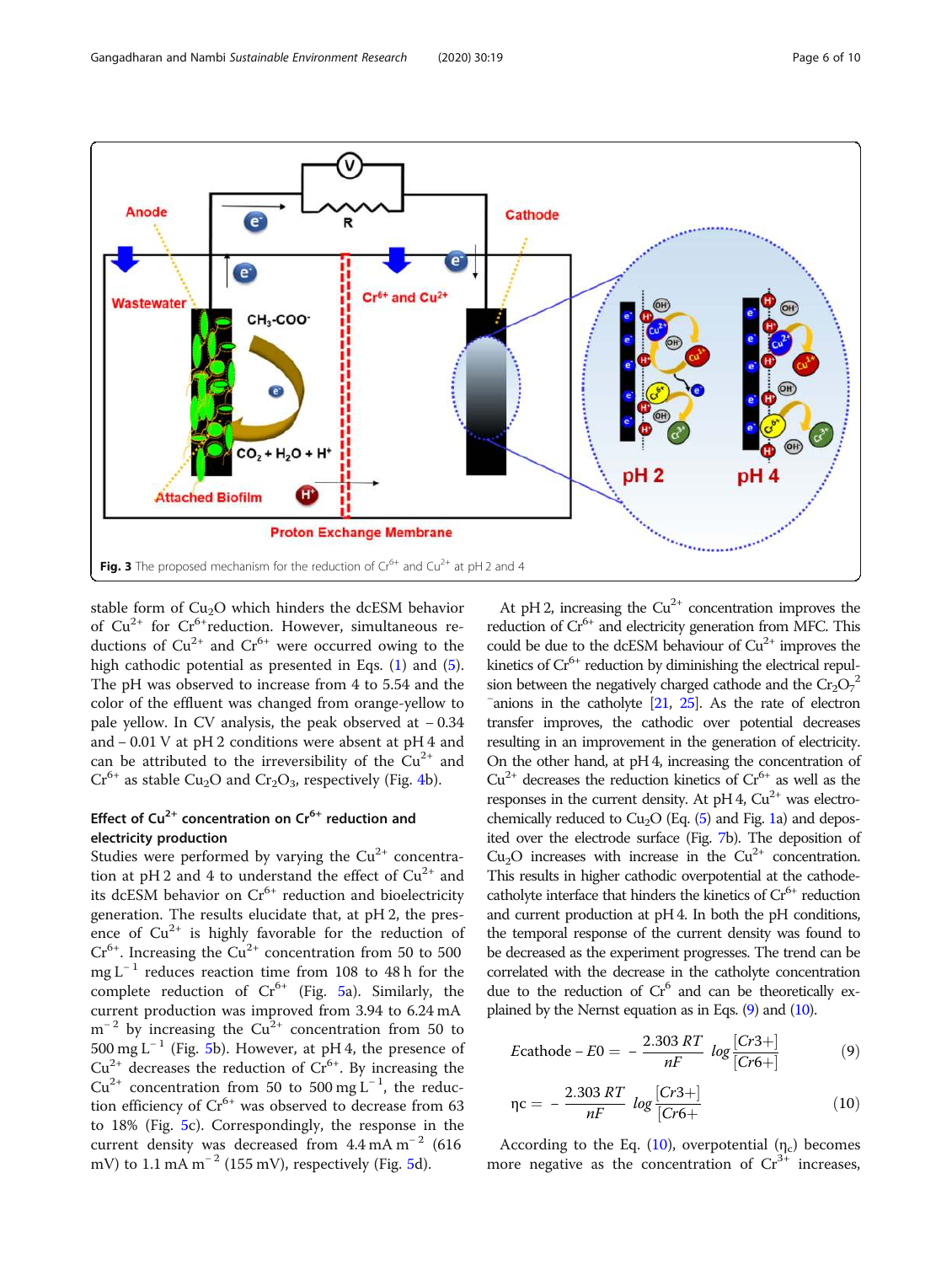<span id="page-6-0"></span>

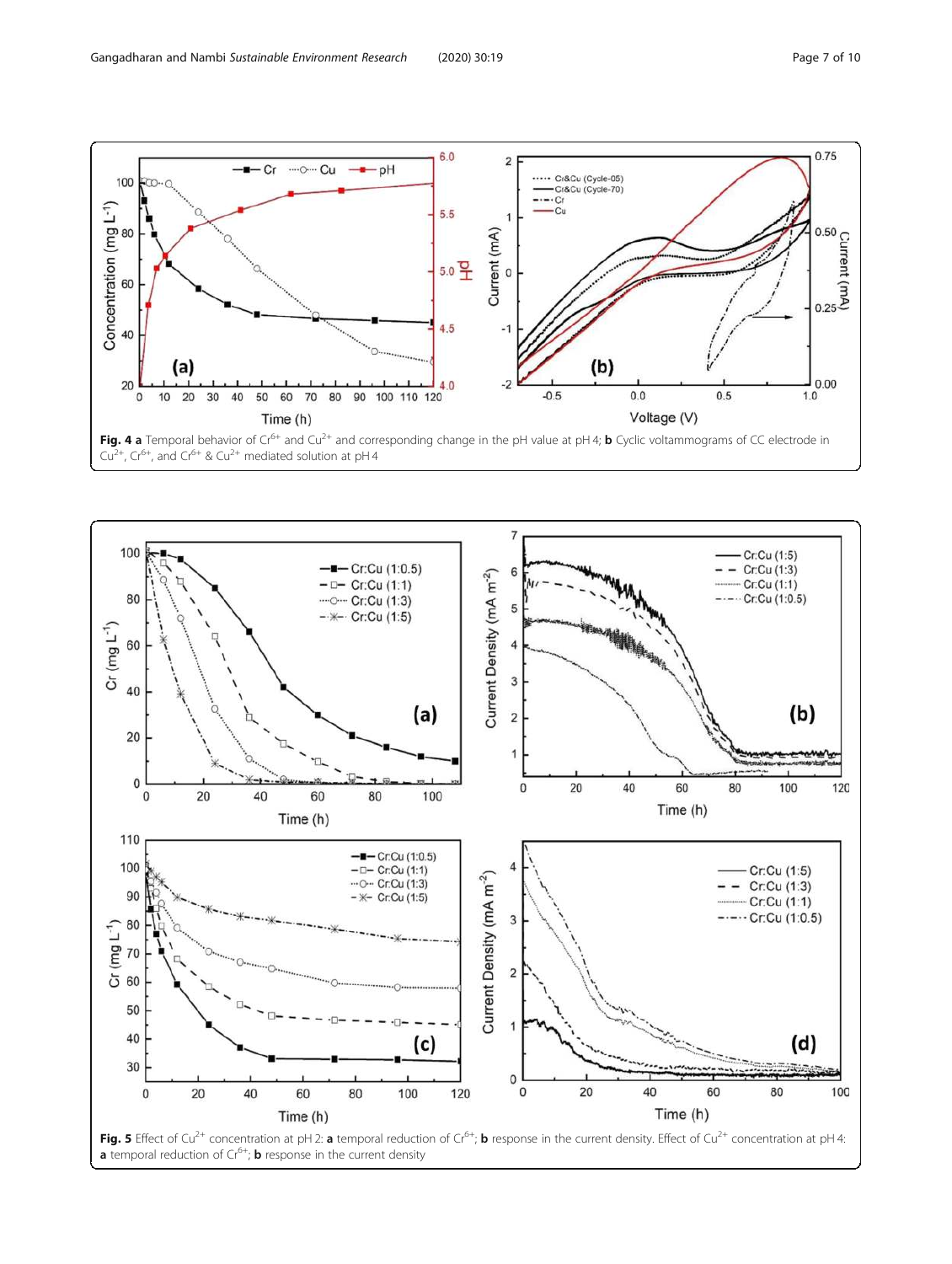causing a decrease in the cell potential [[37](#page-9-0), [38\]](#page-9-0). Eventually, the response in the current density decreases as the experiment progresses. When the rate of reduction of  $Cr<sup>6+</sup>$  reaches an asymptotic state, the response of the current density exhibits an analogous behavior to the concentration of Cr<sup>6+</sup>.

# The dcESM behavior of  $Cu^{2+}$  on CF and Pt electrodes

The dcESM behavior of  $Cu^{2+}$  on  $Cr^{6+}$  reduction (initial concentrations of  $100 \text{ mg L}^{-1}$ ; 1:1 ratio) was characterized on Pt and CF in MFC at pH 2 (Fig. 6a) and pH 4 (Fig. 6b), and the results were compared with CC electrode. It was observed that, at pH 2, the reduction of  $Cr^{6+}$  to  $Cr^{3+}$  in 60 h is 99.8% for CF cathode, 48% for Pt cathode, and 90% for CC cathode. As expected, not much reduction of  $Cu^{2+}$ occured in all the electrodes at pH 2 (Fig. 6a). The color of the wastewater was changed from orange-yellow to greenish-yellow, and subsequently, a stable blue color solution when CC and CF were employed as the cathode material. However, in the case of Pt as a cathode, the color of the wastewater was changed moderately from orange-yellow to pale yellow. At pH 4, the simultaneous reduction of  $Cr^{6+}$  and  $Cu^{2+}$  was observed for Pt and CF electrodes. The reduction of  $Cr^{6+}$  at pH 4 in 120 h is 68% for CF cathode, 29% for Pt cathode, and 56% for CC cathode (Fig. 6b). Similarly,  $Cu^{2+}$  reduction in 120 h is 75% for CF cathode, 50% for Pt cathode, and 71% for CC cathode. The results indicate that the dcESM behavior of  $Cu^{2+}$  on  $Cr^{6+}$  reduction is exhibited not only on CC but also in CF and Pt cathodes in MFC.

The surface morphological characteristics of the  $Cr^{3+}$ and  $Cu<sub>2</sub>O$  on the surface of Pt, CC, and CF were analyzed by performing the SEM analysis (Fig. [7](#page-8-0)a, b, and c, respectively), and the image clearly shows the nucleation of  $Cr^{3+}$  or  $Cr_2O_3$  and/or  $Cu_2O$  on the cathode surface. Furthermore, polarization studies were performed with CC, CF and Pt to understand the efficiency of electrode material for power production (Fig. [7](#page-8-0)d). The maximum power densities of 1659 mW m<sup>-2</sup> (4.9 mA m<sup>-2</sup>), 1509  $~^{\text{m}}$ W m<sup>-2</sup> (5.5 mA m<sup>-2</sup>), and 1284 mW m<sup>-2</sup> (5.1 mA m<sup>-2</sup>) were achieved when CF, CC, and Pt were employed as cathode materials. The study confirms that carbon-based electrode materials are ideal for bioelectricity generation from MFC.

# Practical implication to scale up MFC technology

In summary, MFCs apply a simple redox principle in which the sole influencing factor for the entire electrochemical reductions is the degradation of organic matter (The details are provided in [Supplementary Materials](#page-8-0)) by exoelectrogenic microorganisms at the anode chamber. At the cathode,  $Cr^{6+}$  electrochemically reduces to  $Cr^{3+}$  by accepting the electrons from the anode chamber. The use of dissolved electron–shuttle mediators reduces the activation energy at the cathode-electrolyte interface and improves the cathode performance for  $Cr<sup>6+</sup>$  reduction and bioelectricity generation. In fact,  $Cu<sup>2+</sup>$  is a potential contaminant, and extreme consumption of copper leads to severe toxicological concerns, such as nausea, contractions, convulsions, or even death [[16,](#page-9-0) [39\]](#page-9-0). Hence, incorporating  $Cu^{2+}$  as a dissolved mediator in MFC is a sustainable approach because  $Cu^{2+}$  not only enhances the reduction of  $Cr^{6+}$  but also reduces to its most stable,  $Cu<sub>2</sub>O$  form, simultaneously. The findings demonstrated in the present study are highly significant to the electroplating industry where a combination of  $Cr^{6+}$  and  $Cu^{2+}$  are discharged at high acidic conditions from washing, rinsing, batch dumps, and processing and/or operational units. Presently, chemical coagulation/precipitation is the most widely adopted treatment technique for electroplating wastewater. However, this technique involves high operational costs due to the

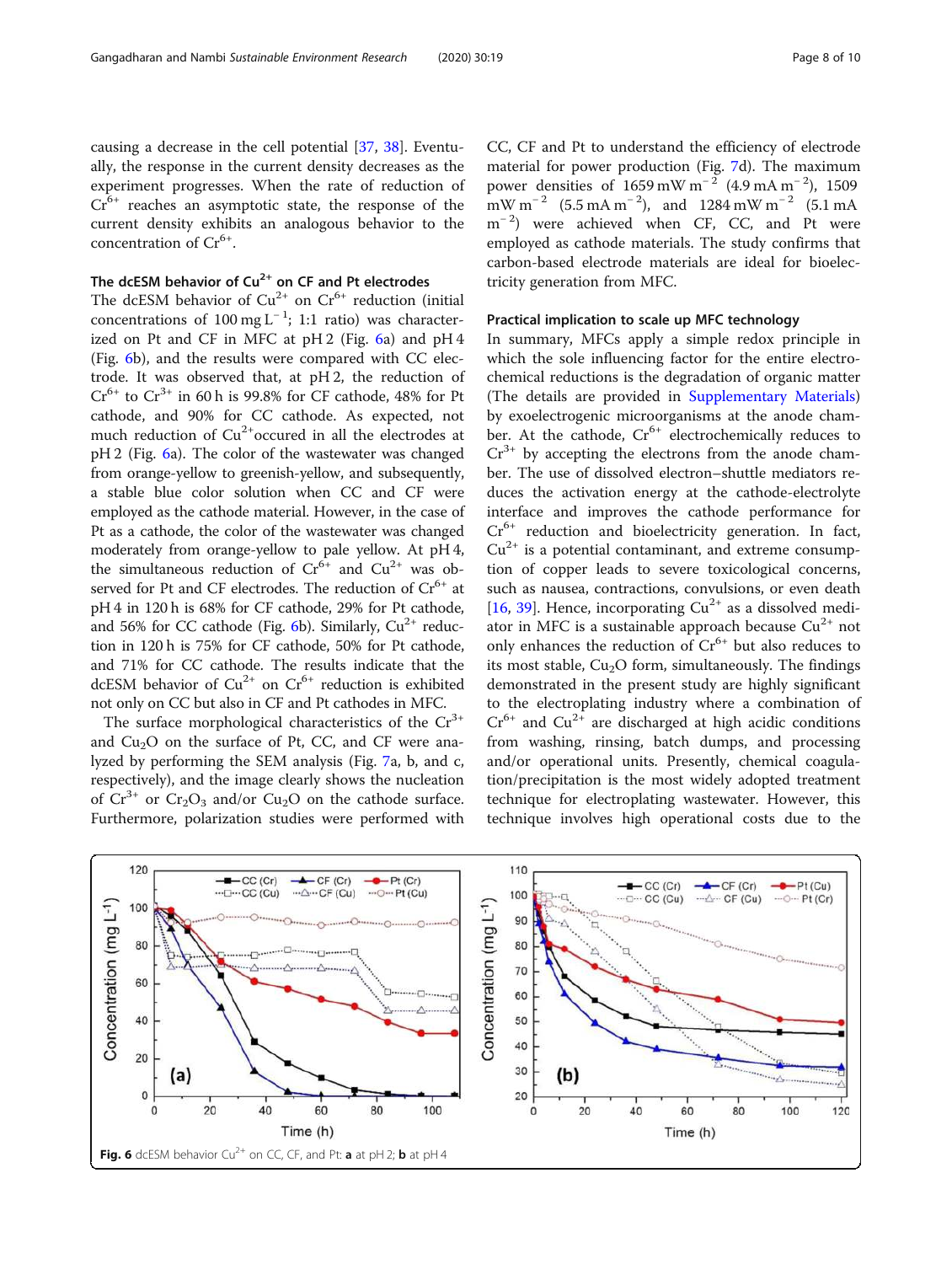<span id="page-8-0"></span>

consumption of large amounts of chemicals and the generation of a huge quantity of sludge. Instead, the use of  $Cu^{2+}$  as a dcESM for  $Cr^{6+}$  reduction is a cost-effective method as it does not require any addition of chemicals, and both often co-exist in the effluents discharged from electroplating or mining industries. However, further studies are required to evaluate the long-term operation conditions and process economy of MFC over influent. Also, pilot/full-scale studies are needed for the practical implementation of this technology in industries.

# Conclusions

In the present work, dcESM phenomenon of  $Cu^{2+}$  on  $Cr<sup>6+</sup>$  reduction in MFC is reported using CC, CF, and Pt electrodes. The dcESM behavior of  $Cu^{2+}$  for  $Cr^{6+}$  reduction is highly influenced by  $E_h$  and pH of the catholyte in MFC. In acidic conditions, when the pH is below a critical point of 3.2,  $Cu^{2+}$  improves the reduction of  $Cr^{6+}$ to 99.9% at 84 h of operating time. On the other hand, above the critical pH point, simultaneous reduction of  $Cu<sup>2+</sup>$  and  $Cr<sup>6+</sup>$  was observed with removal efficiencies of 71 and 56%, respectively. Hence, the  $Cu^{2+}$  and its role as dcESM in MFC is highly advantageous as it not only enhances the Cr<sup>6+</sup> reduction but also undergoes electrochemical reduction into non-toxic Cu<sub>2</sub>O. Since Cu<sup>2+</sup> on  $Cr<sup>6+</sup>$  often co-exist in the wastewater from electroplating or mining industries, and due to their synergy, the study provides an entirely new concept of 'using a pollutant to treat another one' with simultaneous generation of energy.

# Supplementary information

Supplementary information accompanies this paper at [https://doi.org/10.](https://doi.org/10.1186/s42834-020-00059-3) [1186/s42834-020-00059-3](https://doi.org/10.1186/s42834-020-00059-3).

Additional file 1. .

#### Acknowledgements

The authors gratefully acknowledge the financial support of DST, India [No. SR/WOS-A/ET-1017/2014] in carrying out this research work.